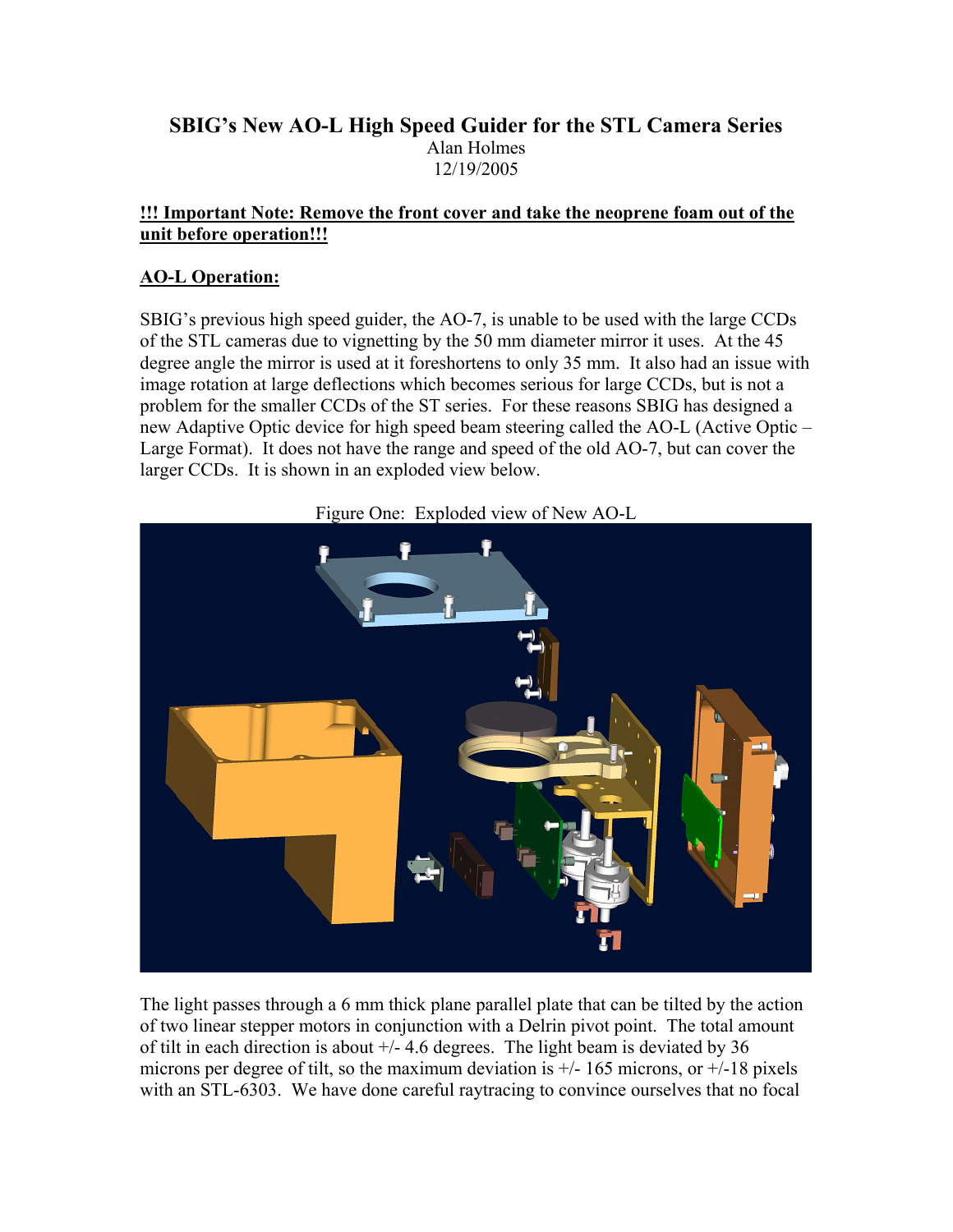shift or significant aberration occurs as the plate is tilted over these small angles, nor is there any distortion, rotation, or change in magnification. Our testing has verified these results. The window is AR coated with the same coating on our STL chamber window, and has less than 1% reflection per surface from 400 to 900 nm wavelength. Our assumption is that this device is being used with long focus telescopes where bright stars in the field of view are unlikely, and is not used with short focus refractors. Short refracters should not need a fast steering device like the AO-L.

 The main advantage of the new technique is that it is thin, only using up 1.483 inches (38 mm) of back focus distance, whereas a mirror-based technique would probably require 6 inches (150 mm) of back focus. It is somewhat slower, since the motor can only tip the motor at 11.7 degrees per second, or 47 pixels per second. In this design moves are slew-rate limited. What this means to the user is that the user should use a focal length that does not produce too large of a star image. For example, if the seeing is bad and the star is 9 pixels across, it is probably jumping around by 4 pixels or so with each look, which would take 85 milliseconds to move. If under such conditions you reduced your focal length to where the star was only three pixels across, only 28 milliseconds are spent making the move, and you can achieve a higher update rate with the AO-L. The total overhead in the software for an AO-L move is 45 milliseconds. If, for example, you are taking 50 millisecond exposures with an optimized focal length (3 pixel Full Width Half Maximum stars), the total cycle time is  $45 + 50 + 28$  ms, or 123 ms (8 updates per second). The AO-7 advantage is that a move of any length is 20 milliseconds, but the exposure and overhead times were similar. Based on our experience and knowledge, AO-L and AO-7 rates help only slightly with reducing ground layer atmospheric turbulence, but are quite effective in reducing guide errors and wind buffeting.

#### **AO-L Installation:**

The AO-L is designed to be bolted directly to the nosepiece mounting plate on the front of your STL camera. The motor portion of the AO-L hangs over the top edge of the camera. The steps to attaching the AO-L are as follows:

- 1) **Very important**: Make sure the AO-L is unpowered so if a screw falls into it you do not get an electrical short.
- 2) Remove the top plate of the AO-L by removing the 6 screws that hold it down.
- 3) Remove the pieces of neoprene or foam that were inserted between the window paddle and the top plate during shipment. Save these in case the unit ever needs to be returned to SBIG. They cage the window paddle, keeping it from flying around when the shippers throw the boxes from truck to truck, and being damaged.
- 4) Using the 4 screws provided, attach the housing of the AO-L to the camera nosepiece mounting plate, which is 2.75 inches (7 cm) on a side. You can do this without removing the window paddle. Do this while the camera is unpowered. Be VERY careful not to let the screws fall into the camera. If they do fall in, shake them out carefully or remove the camera chamber front plate to reach them so as to not scratch the optical surfaces within the camera. You do not need to